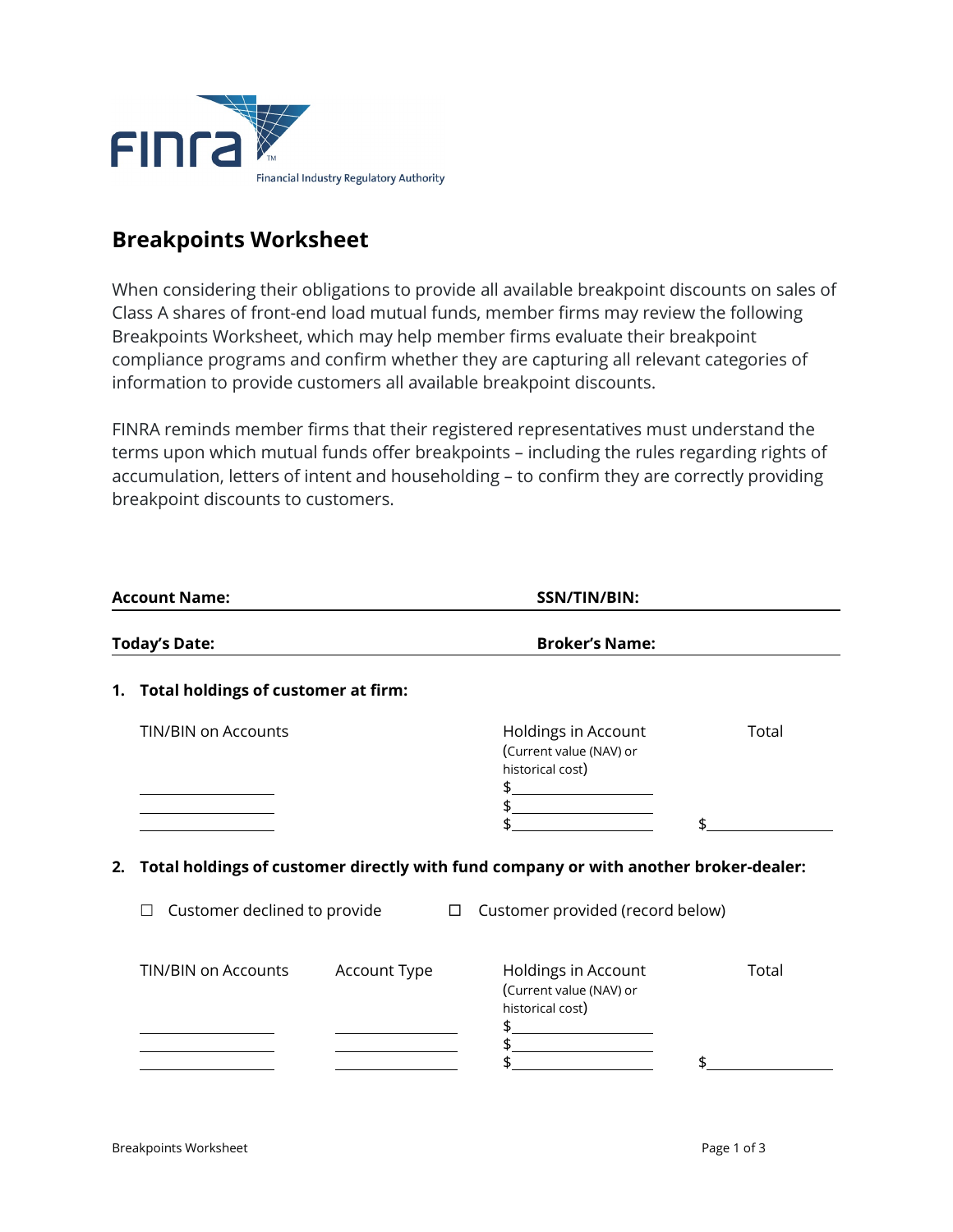

## **3. Total holdings of related parties:**

|    |                                                                                              |                                                                                                                                                                                                                                                                                                                                                                     | Customer declined to provide <sup>1</sup> $\Box$ Customer provided (record below)   |                |  |  |  |
|----|----------------------------------------------------------------------------------------------|---------------------------------------------------------------------------------------------------------------------------------------------------------------------------------------------------------------------------------------------------------------------------------------------------------------------------------------------------------------------|-------------------------------------------------------------------------------------|----------------|--|--|--|
|    | TIN/BIN on Accounts                                                                          | Account Type                                                                                                                                                                                                                                                                                                                                                        | Holdings in Account<br>(Current value (NAV) or<br>historical cost)<br>$\frac{1}{2}$ | Total          |  |  |  |
|    |                                                                                              |                                                                                                                                                                                                                                                                                                                                                                     | $\begin{array}{c c} \n\end{array}$                                                  | \$             |  |  |  |
| 4. | Today's purchase amount:                                                                     |                                                                                                                                                                                                                                                                                                                                                                     |                                                                                     | $\frac{1}{2}$  |  |  |  |
| 5. | Total eligible holdings (including items 1-4):                                               | $\begin{picture}(20,10) \put(0,0){\vector(1,0){100}} \put(15,0){\vector(1,0){100}} \put(15,0){\vector(1,0){100}} \put(15,0){\vector(1,0){100}} \put(15,0){\vector(1,0){100}} \put(15,0){\vector(1,0){100}} \put(15,0){\vector(1,0){100}} \put(15,0){\vector(1,0){100}} \put(15,0){\vector(1,0){100}} \put(15,0){\vector(1,0){100}} \put(15,0){\vector(1,0){100}} \$ |                                                                                     |                |  |  |  |
| 6. | Are rights of reinstatement applicable?                                                      |                                                                                                                                                                                                                                                                                                                                                                     | $\frac{1}{2}$                                                                       |                |  |  |  |
|    | □ Yes □ No                                                                                   |                                                                                                                                                                                                                                                                                                                                                                     |                                                                                     |                |  |  |  |
|    |                                                                                              | a. If yes, enter the amount of applicable sales charge.                                                                                                                                                                                                                                                                                                             |                                                                                     | $\frac{1}{2}$  |  |  |  |
|    | 7. Does the total qualify for a breakpoint discount?                                         |                                                                                                                                                                                                                                                                                                                                                                     |                                                                                     |                |  |  |  |
|    | $\Box$ Yes $\Box$ No                                                                         |                                                                                                                                                                                                                                                                                                                                                                     |                                                                                     |                |  |  |  |
|    |                                                                                              | a. What breakpoint discount applies? ______________%.                                                                                                                                                                                                                                                                                                               |                                                                                     | \$             |  |  |  |
| 8. | Is there a letter of intent on file that would entitle the customer to a further breakpoint? |                                                                                                                                                                                                                                                                                                                                                                     |                                                                                     |                |  |  |  |
|    | $\Box$ Yes $\Box$ No                                                                         |                                                                                                                                                                                                                                                                                                                                                                     |                                                                                     |                |  |  |  |
|    | If customer has letter of intent, is it retroactive?<br>a.                                   |                                                                                                                                                                                                                                                                                                                                                                     |                                                                                     |                |  |  |  |
|    | □ Yes □ No                                                                                   |                                                                                                                                                                                                                                                                                                                                                                     |                                                                                     |                |  |  |  |
|    | i.                                                                                           | If yes, record the current value or historical costs of eligible prior purchases.                                                                                                                                                                                                                                                                                   |                                                                                     |                |  |  |  |
|    |                                                                                              |                                                                                                                                                                                                                                                                                                                                                                     |                                                                                     | $\updownarrow$ |  |  |  |
|    | ii.                                                                                          |                                                                                                                                                                                                                                                                                                                                                                     | What breakpoint discount is available based upon the letter of intent?              |                |  |  |  |
|    |                                                                                              |                                                                                                                                                                                                                                                                                                                                                                     |                                                                                     | $\updownarrow$ |  |  |  |
|    | 9. If there is not a letter of intent, should customer sign one?                             |                                                                                                                                                                                                                                                                                                                                                                     |                                                                                     |                |  |  |  |
|    | 10. Record the highest breakpoint discount available to the customer.<br>%                   |                                                                                                                                                                                                                                                                                                                                                                     |                                                                                     |                |  |  |  |